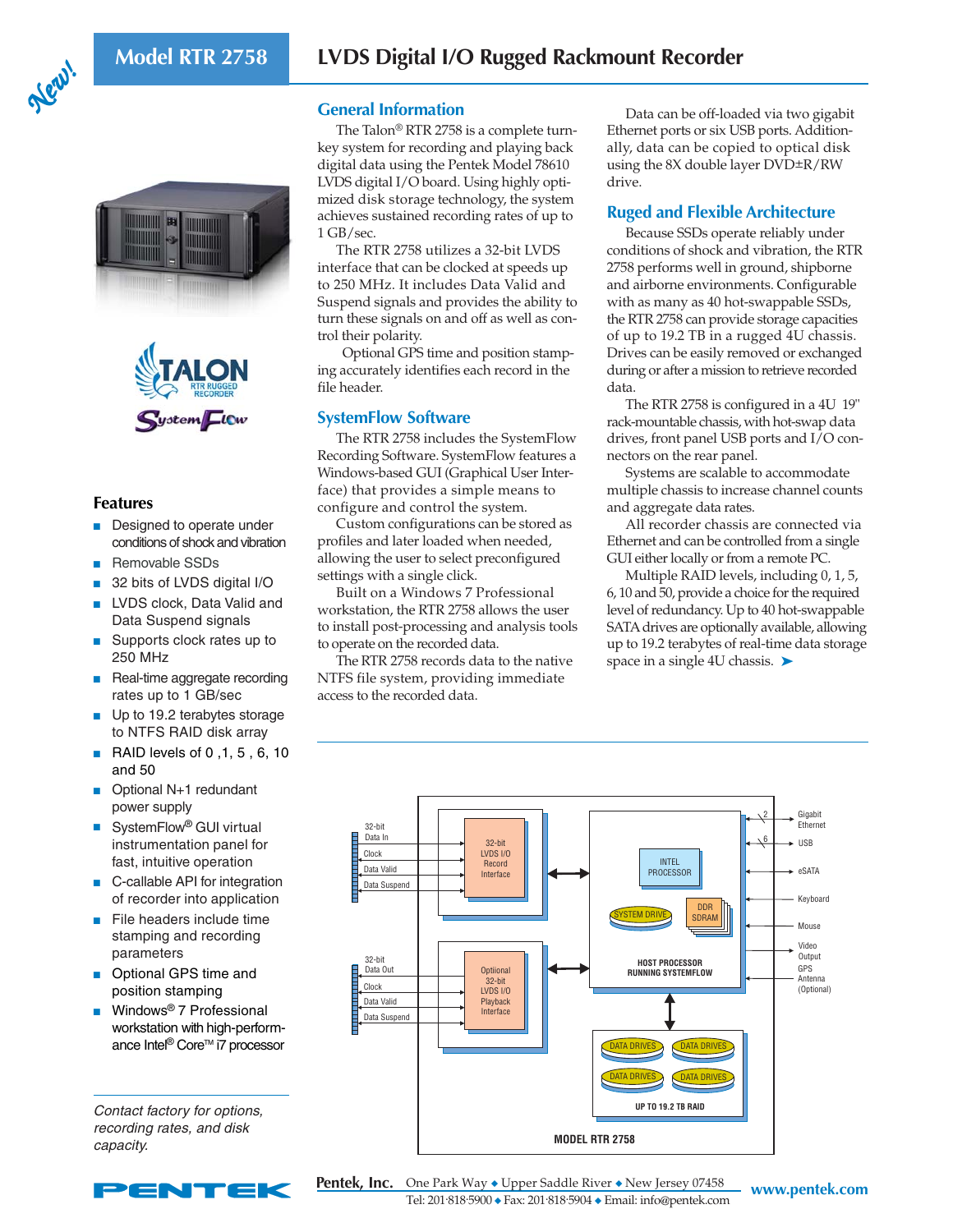### ➤ **SystemFlow Graphical User Interface**

|                  | Profile Configuration<br><b>Load Profile</b><br><b>Save Profile</b> | <b>Server Name</b>                                                                                                                                 | Remote Server Configuration<br>٠                                            | <b>DNS Name/IP Address</b> | Connect                                                                                                                                                                    |                                                                                               |
|------------------|---------------------------------------------------------------------|----------------------------------------------------------------------------------------------------------------------------------------------------|-----------------------------------------------------------------------------|----------------------------|----------------------------------------------------------------------------------------------------------------------------------------------------------------------------|-----------------------------------------------------------------------------------------------|
| Local<br>78510 0 | Pentek Model 78610                                                  |                                                                                                                                                    | $25-4$<br><b>E</b> Date<br><b>Cast</b><br>Data Value<br><b>Data Systems</b> | 20 Mit<br><b>Interface</b> | <b>ATEL</b><br>PROGRESSION                                                                                                                                                 | $+$ Spitt <sub>um</sub><br>$-1008$                                                            |
| Channel<br>Cit   | Channel<br>Parameters<br>Configure                                  | <b>Board Status</b><br>84 °C<br>Tamperature<br>12.14 V<br>$+12V$<br>3.25V<br>$+3.3V$<br>2.48 V<br>$-2.5V$<br>1.79V<br>$+1.0V$<br>$+1.5V$<br>1.48 V |                                                                             |                            | <b>EDR</b><br><b>DYLIN DAVE</b><br>HOST PROCESSOR<br><b>HUMMING SYSTEMS</b> , OW<br><b>DATA DRIVER</b><br><b>DISK DRIVES</b><br><b>Conta DATATE</b><br><b>CRATK DRIVES</b> | <b><i><u>Reviewed</u></i></b><br><b>Mayer</b><br>Vous<br>Output<br>ors.<br>Annual<br>Illinoon |

#### **SystemFlow Main Interface**

The RTR 2758 GUI provides the user with a control interface for the recording system. It includes Configuration, Record, Playback, and Status screens, each with intuitive controls and indicators.

The user can easily move between screens to set configuration parameters, control and monitor a recording, and play back a recorded stream.

All parameters contain limit-checking and integrated help to provide an easier-to-use out-of-the-box experience.

| 8 P78610 Board Configuration | $\boldsymbol{\mathsf{x}}$ |
|------------------------------|---------------------------|
|                              | P78610 Board Parameters   |
| Mode:                        | Receiver                  |
| <b>Clock Frequency:</b>      | 200.0<br>MHz              |
| Suspend:                     | Enable                    |
| <b>Suspend Polarity:</b>     | <b>Positive</b>           |
| Data Valid Polarity:         | <b>Positive</b><br>▼      |
|                              |                           |
|                              |                           |
| OK                           | Cancel<br>Apply           |
|                              |                           |

### **SystemFlow Hardware Configuration Interface**

The RTR 2758 configuration screen shows a block diagram of the system, and provides control for operational system parameters. These parameters include data valid and suspend enables, as well as polarity control for both signals.

| <b>A.</b> RTR2758                                                     |                                                                 |                                                          | $-0-x$                                      |
|-----------------------------------------------------------------------|-----------------------------------------------------------------|----------------------------------------------------------|---------------------------------------------|
| Record<br>About<br>Configure<br><b>Status</b><br><b>PENTEK MIALON</b> |                                                                 |                                                          | <b>LVDS Digital I/O Recording System</b>    |
|                                                                       |                                                                 |                                                          |                                             |
| <b>Master Record</b><br><b>Transfer Time:</b><br>ь                    | $0.0$ Secs                                                      | Data Loss:<br>Stopped<br>Status:                         | <b>Signal Viewer</b><br>- 11                |
| ıн<br><b>Master Stop</b>                                              | <b>Current Position:</b>                                        | $\bullet$                                                | <b>File Viewer</b><br>Secs                  |
| <b>Record Start Time:</b>                                             | 9/17/13 10:50:19 AM<br>×<br>$B$ Enable                          | $\ddot{\phantom{0}}$                                     |                                             |
| Local                                                                 |                                                                 |                                                          |                                             |
| 78610 0                                                               |                                                                 |                                                          |                                             |
| File Name<br>Channel                                                  | Transfer<br>Master<br>Over-<br>Record Record<br>write<br>Length | Channel<br><b>Status</b><br>Position (MB)<br><b>Stop</b> | <b>Data Rate</b><br>Data<br>(11B/s)<br>Loss |
| <b>Browse</b><br>CH <sub>1</sub>                                      | Π<br>$Secs$ $\rightarrow$<br>0.0<br>□<br>ь                      | Stopped<br>$\bullet$                                     | 0.00<br>⊔                                   |
|                                                                       |                                                                 |                                                          |                                             |
|                                                                       |                                                                 |                                                          |                                             |
|                                                                       |                                                                 |                                                          |                                             |
|                                                                       |                                                                 |                                                          |                                             |
|                                                                       |                                                                 |                                                          |                                             |
|                                                                       |                                                                 |                                                          |                                             |
|                                                                       |                                                                 |                                                          |                                             |

### **SystemFlow Record Interface**

The SystemFlow Record Screen allows you to browse a folder and enter a file name for the recording. The length of the recording for each channel can be specified in megabytes or in seconds. Intuitive buttons for Record, Pause and Stop simplify operation. Status indicators for each channel display the mode, the number of recorded bytes, and the average data rate. A Data Loss indicator alerts the user to any problem, such as a disk full condition.

By checking the Master Record boxes, any combination of channels in the lower screen can be grouped for synchronous recording via the upper Master Record screen. The recording time can be specified, and monitoring functions inform the operator of recording progress. ➤



**Pentek, Inc.** One Park Way ◆ Upper Saddle River ◆ New Jersey 07458 www.pentek.com Tel: 201.818.5900 ◆ Fax: 201.818.5904 ◆ Email: info@pentek.com